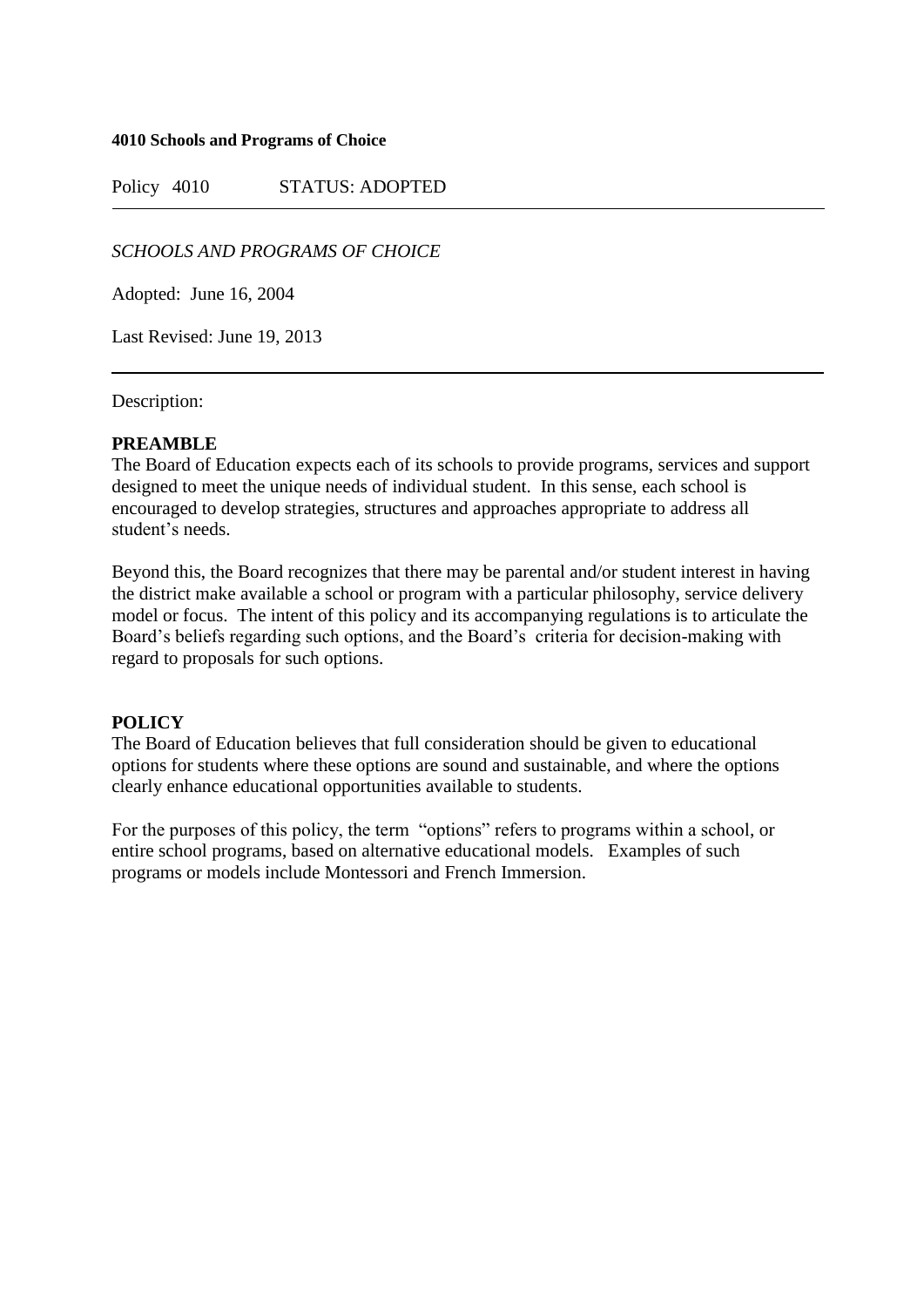# *SCHOOLS AND PROGRAMS OF CHOICE*

Adopted: June 16, 2004

Last Revised: June 19, 2013

## Description:

### **REGULATIONS:**

- 1. The Board will consider proposals from parent, community, staff and student groups, with respect to possible options (alternative programs).
- 2. These regulations will provide criteria that will:
	- assist groups in preparing proposals;
	- guide the Board's decision-making with respect to any proposal;
	- For any proposal to be given consideration by the Board, the proposal must:
		- a) Meet the requirements of the School Act, School Act Regulations, Minister's Orders and any other applicable legislation or policy (provincial or local).
		- b) Meet curriculum requirements.
		- c) Be open to any students in the district within any parameters established by the Board.
- 3. With regard to any Board-approved option, the Board will not provide a level of funding exceeding that which would normally be provided to that school or program.
- 4. The Board shall make all reasonable efforts to provide information that may be required by groups in the preparation of proposals.
- 5. Proposals are to be submitted to the Board. Following the Board's receipt of a proposal, the Superintendent of Schools shall design and implement a plan for the review and evaluation of the proposal. The review and evaluation, and the Board's final determination, will be based on, but not limited to, the following criteria:
	- a) The goals and objectives of the program
	- b) The educational needs being addressed by the program and how the program would address these needs
	- c) The educational research in support of the program
	- d) Costs related directly or indirectly to the program, including transportation costs
	- e) The sustainability of the program (including resource, financial, personnel, and facility-related factors, and any other factors possibly affecting sustainability)
	- f) Current parent and community support for the program, as well as evidence of support extending beyond the year of program implementation
	- g) Impact of the program on the school, community and district (including impact on other schools)
	- h) Proposed location of the program